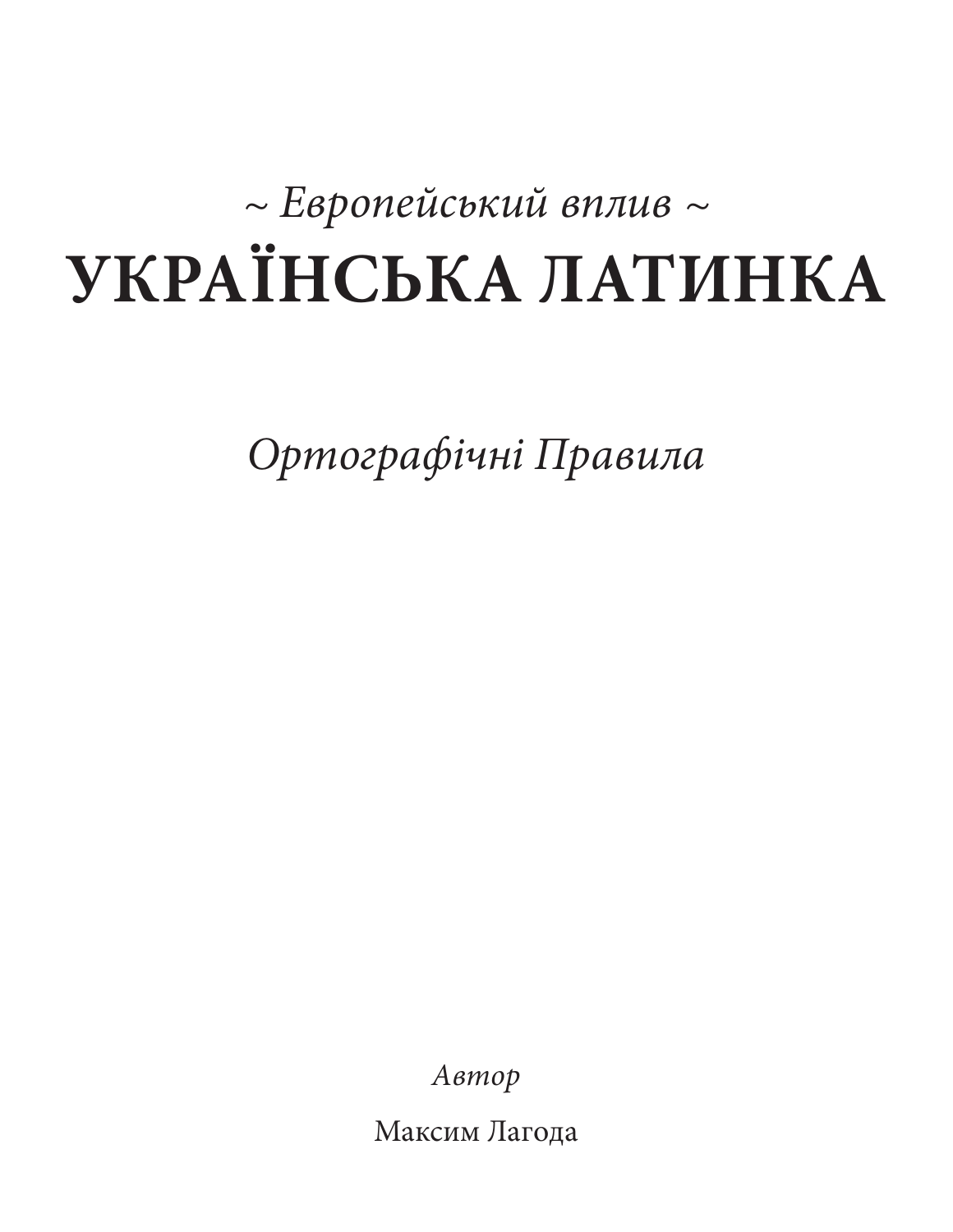| Aa             | $\mathbf{a}$           | avíabaza, anhel, absurd, akcent | <u>а</u> віабаза, <u>а</u> нгел, <u>а</u> бсурд, <u>а</u> кцент |
|----------------|------------------------|---------------------------------|-----------------------------------------------------------------|
| <b>Bb</b>      | 6                      | balkon, balon                   | <u>б</u> алкон, <u>б</u> алон                                   |
| Cc             | Ц                      | cukor, ceremonija, cyvilizacija | цукор, церемонія, цивілізація                                   |
| Ćć             | ЦЬ                     | <u>ć</u> a, odyny <u>ć</u> a    | ця, одиниця                                                     |
| Čč             | Ч                      | čaj, čerešńa,                   | чай, черешня                                                    |
| Dd             | Д                      | dobrý deń                       | добрий день                                                     |
| Ďď             | ДЬ                     | dakuju,                         | дякую                                                           |
| Ee             | $\mathbf e$            | Evropa, elehantný               | <u>Е</u> вропа, <u>е</u> легантний                              |
| Ff             | ф                      | Erancija, Ivan Eranko           | <u>Ф</u> ранція, Іван Франко                                    |
| Gg             | $\mathbf{I}^{\prime}$  | grunt, gula                     | грунт, гула                                                     |
| Hh             | $\Gamma$               | orhanizacija, humor, harderob   | організація, гумор, гардероб                                    |
| Chch           | $\mathbf X$            | charakter, monarchija           | характер, монархія                                              |
| Ii             | $i, \n{u}$             | ideal, Izrajiľ, idol, sviata    | ідеал, Ізраїль, ідол, свята                                     |
| Íí             | 1                      | av <u>í</u> abaza               | авіабаза                                                        |
| Jj             | Й                      | Jordanija, Judajizm             | Иорданія, Юдаїзм                                                |
| Kk             | ${\bf K}$              | kabinet, Kanada, kompanija      | кабінет, Канада, компанія                                       |
| L1             | Л                      | London, lift                    | <u>Л</u> ондон, <u>л</u> іфт                                    |
| LI             | ЛЬ                     | ľudyna, ľodový                  | <u>л</u> юдина, <u>ль</u> одовий                                |
| Mm             | $\mathbf M$            | medaľ, mechanizm                | медаль, механізм                                                |
| Nn             | H                      | narodný, nacija                 | народний, нація                                                 |
| Ńń             | Hb                     | namahan <u>ń</u> a, riveń       | намагання, рівень                                               |
| $\rm{O}o$      | $\mathbf{O}$           | obovjazok, opozycija            | обов'язок, опозиція                                             |
| Pp             | $\Pi$                  | pikantný, premija               | пікантний, премія                                               |
| Rr             | $\mathbf{p}$           | premija, orator, racija         | премія, оратор, рація                                           |
| Ŕŕ             | рь                     | temŕava, uŕad, ŕatuvaty         | темрява, уряд, рятувати                                         |
| Ss             | $\mathsf{C}$           | saľdo, soda, službový           | сальдо, сода, службовий                                         |
| Śś             | $\mathbf{C}\mathbf{D}$ | sohodni, narodžujuťsa           | сьогодні, народжуються                                          |
| Šš             | $\rm III$              | šampuń, Švecija                 | шампунь, Швеція                                                 |
| <b>Tt</b>      | T                      | tabu, telehrama, telebačenńa    | <u>т</u> абу, <u>т</u> елеграма, <u>т</u> елебачення            |
| Ťť             | Tb                     | ťažko, ťuľpan                   | тяжко, тюльпан                                                  |
| Uu             | y                      | <u>U</u> mań, <u>u</u> važný    | <u>У</u> мань, уважний                                          |
| V <sub>v</sub> | $\, {\bf B}$           | Vatykan, viľno,                 | Ватикан, вільно                                                 |
| Ww             | ${\bf BB}$             | wedy, wažaty                    | введи, вважати                                                  |
| Yy             | $\,$ M                 | Vatykan, indyk                  | Ватикан, індик                                                  |
| Ýý             | ий                     | nacionalný                      | національний                                                    |
| Zz             | 3                      | zelený                          | зелений                                                         |
| Źź             | 3 <sub>b</sub>         | zať                             | 3ATb                                                            |
| Žž             | Ж                      | žovteń, žnyva                   | жовтень, жнива                                                  |
|                |                        |                                 |                                                                 |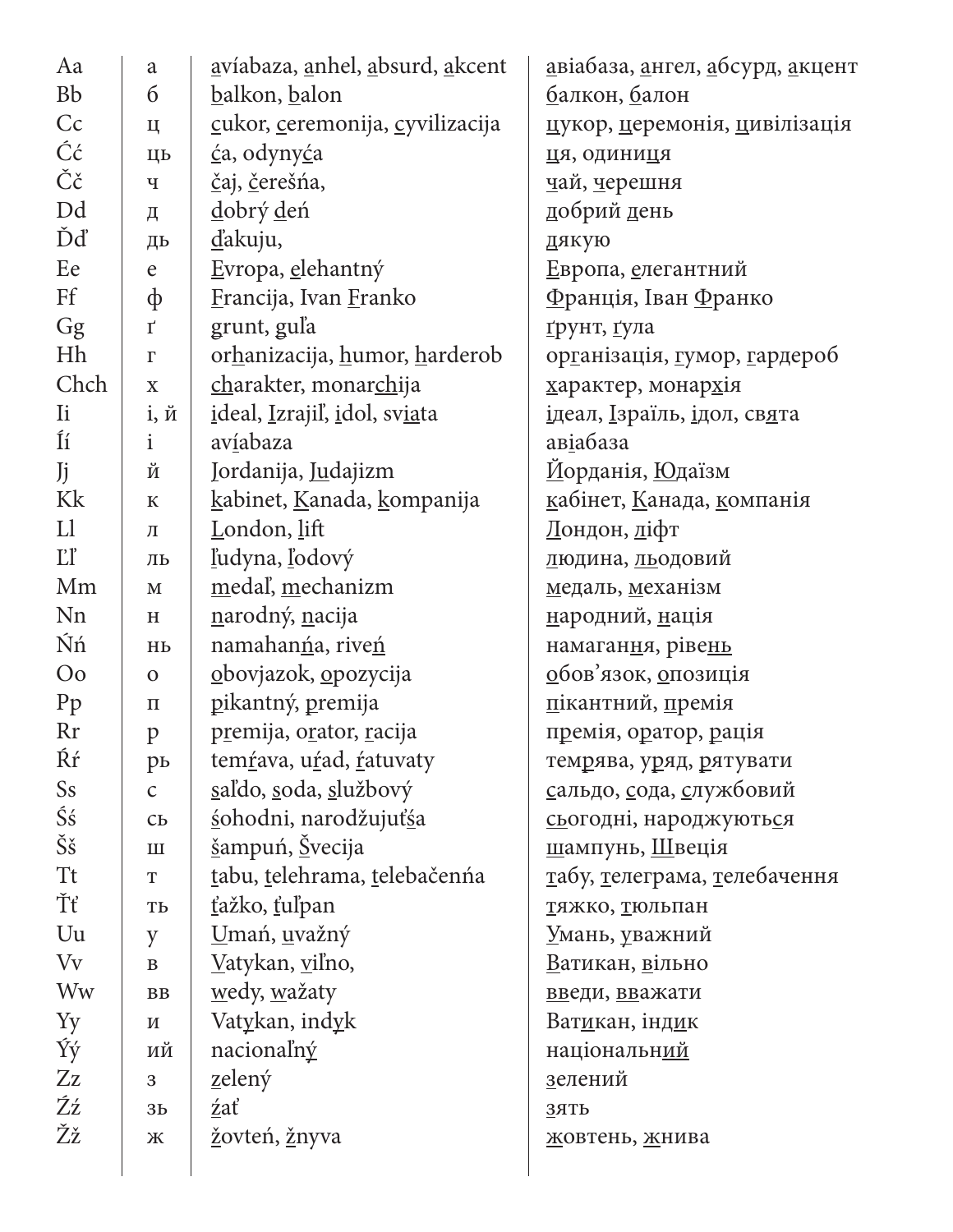# ALPHABETICAL ORDER : UKRAJINŚKA LATYNKA - УКРАЇНСЬКА ЛАТИНКА

## Aa Bb Cc Ćć Čč Dd Ďď Ee Ff Gg Hh (Chch) Ii Íí Jj Kk Ll Ľľ Mm Nn Ńń Oo Pp Rr Ŕŕ Ss Śś Šš Tt Ťť Uu Vv Ww Yy Ýý Zz Źź Žž

# NAMES OF LETTERS - НАЗВИ ЛІТЕР УКРАЇНСЬКОЇ ЛАТИНКИ

| Aa<br><b>Bb</b><br>Cc<br>Ćć<br>Čč<br>Dd<br>Ďď<br>Ee<br>Ff<br>Gg<br>Hh<br>$I$ i                                             | a<br><b>бе</b><br>це<br>це м'який<br>че<br>де<br>де м'який<br>e<br>$e\phi$<br>re<br>га, гаш<br>$\mathbf{i}$                 | Jj<br>Kk<br>L1<br>LI<br>Mm ем<br>Nn<br>Ńń<br>O <sub>o</sub><br>Pp<br>Rr<br>Ŕŕ<br>Ss           | ЙОТ<br>ка<br>$e\pi$<br>ель<br>eH<br>eHb<br>$\mathbf{O}$<br>пе<br>ep<br>ер м'який<br>ec            | Šš<br><b>Tt</b><br>Ťť<br>Uu<br>Vv<br>Ww<br>Yy<br>Ýý<br>Zz<br>Źź<br>Žž | еш<br>Te<br>те м'який<br>y<br>Be<br>добль-ве<br>ипсілон, ігрек<br>ипсілон довгий<br>зет<br>зе м'який<br>жет       |
|----------------------------------------------------------------------------------------------------------------------------|-----------------------------------------------------------------------------------------------------------------------------|-----------------------------------------------------------------------------------------------|---------------------------------------------------------------------------------------------------|-----------------------------------------------------------------------|-------------------------------------------------------------------------------------------------------------------|
| $\rm \tilde{I}i$                                                                                                           | і гострий                                                                                                                   | Śś                                                                                            | ес м'який                                                                                         |                                                                       |                                                                                                                   |
| Aa<br><b>Bb</b><br>Cc<br>Ćć<br>Čč<br>Dd<br>Ďď<br>Ee<br>Ff<br>$\mathbf{G}\mathbf{g}$<br>Hh<br>$\overline{\mathbf{h}}$<br>Íí | a<br>be<br>ce<br>ce mjaký<br>če<br>de<br>de mjaký<br>$\mathbf{e}$<br>ef<br>ge<br>ha, haš<br>$\mathbf{i}$<br><i>i</i> hostrý | Jj<br>Kk<br>L1<br>LI<br>Mm<br>Nn<br>Ńń<br>O <sub>o</sub><br>Pp<br><b>Rr</b><br>Ŕŕ<br>Ss<br>Śś | jot<br>ka<br>el<br>el<br>em<br>en<br>eń<br>$\mathbf{O}$<br>pe<br>er<br>er mjaký<br>es<br>es mjaký | Šš<br><b>Tt</b><br>Ťť<br>Uu<br>Vv<br>Ww<br>Yy<br>Ýý<br>Zz<br>Źź<br>Žž | eš<br>te<br>te mjaký<br>$\mathbf u$<br>ve<br>dobl-ve<br>ypsilon, ihrék<br>ypsilon dovhý<br>zet<br>ze mjaký<br>žet |

## Names of Accents - Назви Акцентів

- ě hačok
- é akcent hostrý
- ü umlaut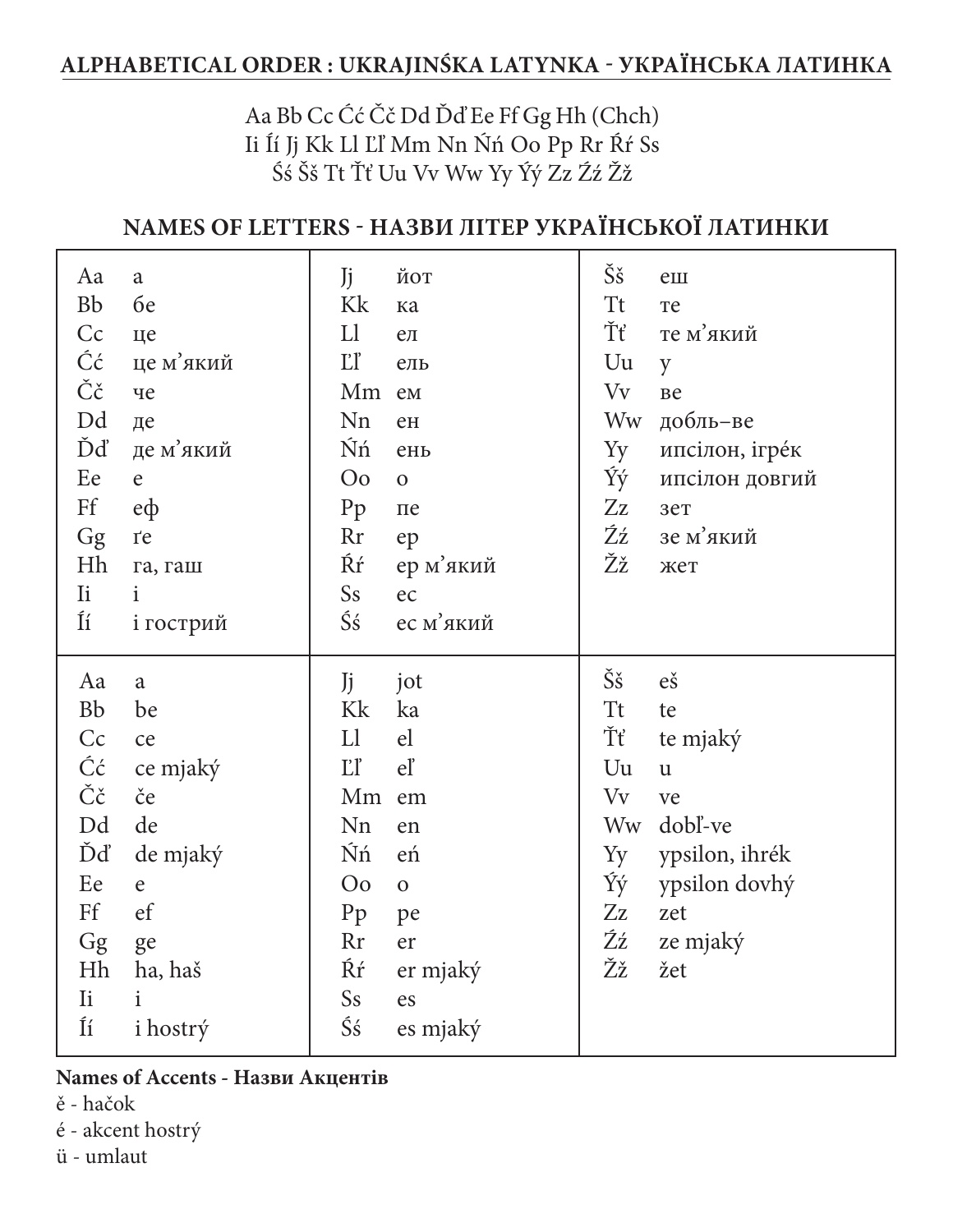## **additional consonants - Neholosni - Неголосні**

|  | Dz dz $ $ $\mu$ <sub>3</sub> $ $ <u>dz</u> erkalo, kśon <u>dz</u>                      | <u>дз</u> еркало, ксьонд <u>з</u>     |
|--|----------------------------------------------------------------------------------------|---------------------------------------|
|  | Dž dž $\parallel$ $\mu$ <sub>K</sub> $\parallel$ <u>dž</u> erelo, naro <u>dž</u> uvaty | <u>дж</u> ерело, наро <u>дж</u> увати |
|  | Ch ch $\vert x \vert$ schema, čech, anarchija                                          | схема, чех, анархія                   |

## **Vowels & diphthongs - holosni j diptonhy - голосні Й Діптонги**

| Ja ja           | $\mathbf R$          | jaskravý, Japonija                               | яскравий, Японія                                               |
|-----------------|----------------------|--------------------------------------------------|----------------------------------------------------------------|
| ja              | $R^2$                | imja, obovjazkový, zvjazok                       | ім'я, обов'язковий, зв'язок                                    |
| ia              | $\mathbf R$          | sviata, oblyččia, Zaporižžia                     | свята, обличчя, Запоріжжя                                      |
| ía              | ia                   | avíabaza                                         | ав <u>іа</u> база                                              |
| Je je           | $\epsilon$           | Jevrejśký, objednanńa, Vjetnam                   | <u>Є</u> врейський, об'єднання, В'єтнам                        |
| rie             | $p^{\prime}\epsilon$ | kariera, kurier, bariera                         | кар'єра, кур'єр, бар'єра                                       |
| ie, 'e          | $\epsilon$           | jichne                                           | їхнє                                                           |
| ei              | ей                   | Einštein, Šweicarija, Reich                      | Ейнштейн, Швейцарія, Рейх                                      |
| Ji ji           | ï                    | Araviji, Hajiti, Judajizm                        | Аравії, Гаїті, Юдаїзм                                          |
| ji              | ï                    | ziisty                                           | з'їсти                                                         |
| Ju ju           | $\bf{FO}$            | Judajizm, Julija                                 | <u>Юдаїзм, Юлія</u>                                            |
| ju              | $\alpha'$            | ľubovju, kompjuter                               | любов'ю, комп'ютер                                             |
| iu              | $\bf{FO}$            | <sup>1</sup> deža viu, <sup>2</sup> komiuniké    | <sup>1</sup> дежа в <u>ю</u> , <sup>2</sup> ком <u>ю</u> ніке́ |
| $3\ddot{u}$     | $3\,$ 10             | <sup>3</sup> deža v <u>ü</u> , kom <u>ü</u> niké | <sup>3</sup> дежа в <u>ю</u> , ком <u>ю</u> ніке́              |
| Jo jo           | ЙО                   | Jordanija, Josyp                                 | <u>Йо</u> рданія, Йосип                                        |
| $\overline{10}$ | ЙО                   | seriozný, milion                                 | серйозний, мільйон                                             |
| i <sub>o</sub>  | $\rm i\sigma$        | nacionalný, Niobij                               | національний, Ніобій                                           |
| ý               | ий                   | prýńatý, Nartovśký                               | прийнятий, Нартовський                                         |
|                 |                      |                                                  |                                                                |

1 Deža viu (дежа вю) - may also be spelled as in French, *Déjà vu*.

2 Komiuniké (комюнікé) - also can be spelled as in French, *Communiqué*.

<sup>3</sup> Optional letter from German that may be used for foreign loan words.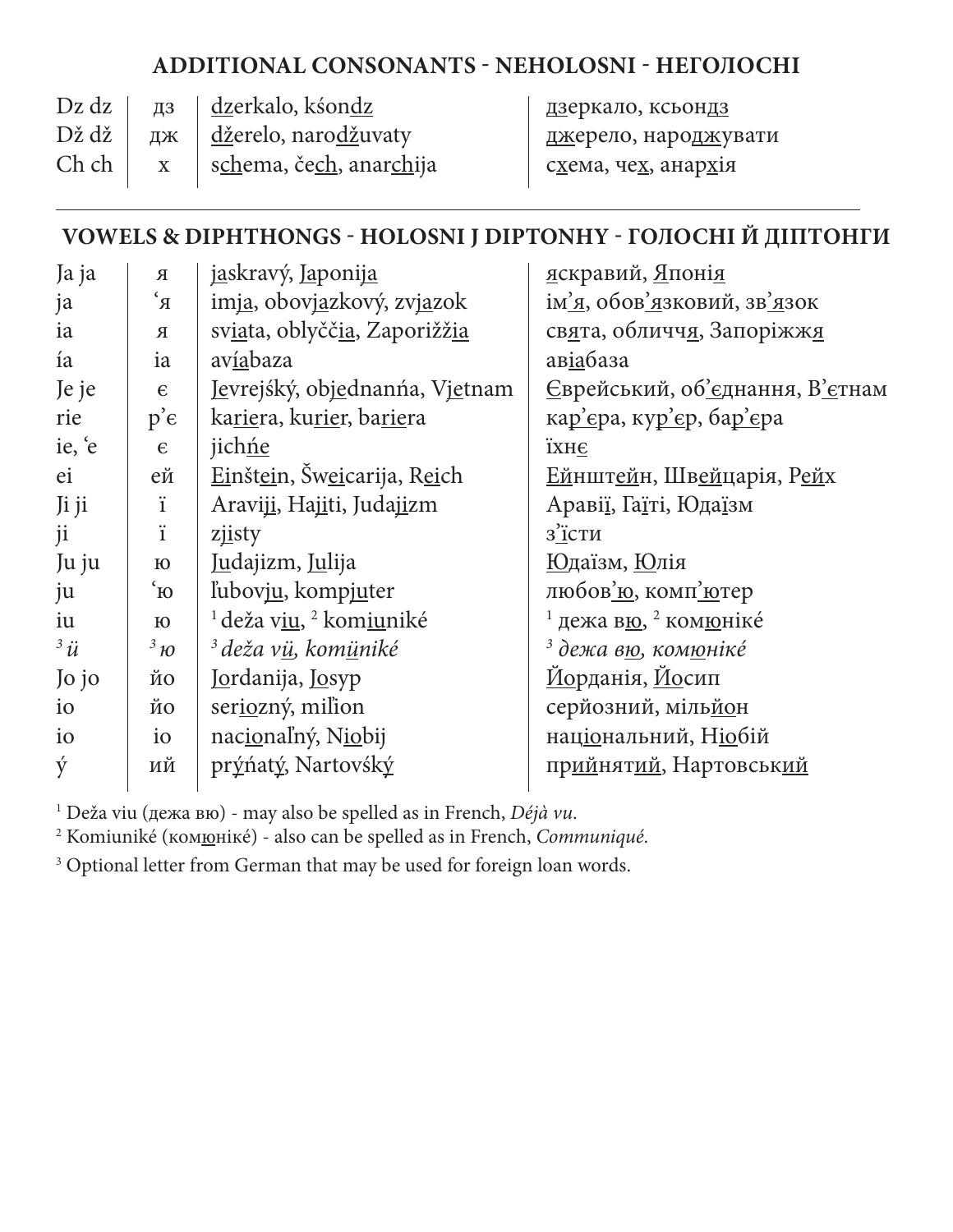#### **INTRODUCTION TO THE ORTHOGRAPHIC REGULATIONS OF THE UKRAINIAN LATIN ALPHABET**

**Rule 1.** For official purposes, names are written as they are in their original language.

Ex. William Edwards, Emily Frank, Xavier Cortez, Ayşe Abbas, Shlomo Ashkenazi etc.

**Rule 2A.** Historical names in history, or for non-official (documental) purposes may either be written phonetically they are in the original language.

Ex. Einštein, Šeikspir, Atatürk Mustafa Kemaľ, Kurt von Schleicher, Franklin Delano Roosevelt *or* Franklin Delano Ruzveľt Ex. Ейштейн, Шейкспір, Ататюрк Мустафа Кемаль, Курт фон Шлейхер, Франклін Делано Рузвельт Ex. Winston Čerčilľ *or* Winston Churchill Ex. Вінстон Черчілль

**Rule 2B.** Names of German origin, as well as other names and words that contain the letters "ей", are to be written as "ei" instead of "ej".

Ex. Einštein, Edelštein, Reich, Weimarśka Respublika, Reichstag, Šweicarija, Šeikspir Ex. Ейнштейн, Еделштейн, Рейх, Веймарська Республіка, Рейхстаґ, Швейцарія, Шейкспір Ex. Evropeiśka Unija, Madeira Ex. Европейська Унія, Мадейра

**Rule 3.** The letters "**Ц, Д, Л, Н, С, Т, З**" may be palatalized by the letter "**Ь**". The *Cyrillic* "**Р**" may be palatalized as well but follows a different pattern from the rest of the "Palatalized Consonants." Hence, all letter that may be palatalized are written as "**ć, ď, ľ, ń, ś, ť, ź, [ ŕ ]**".

**Rule 4A.** If words that resemble "**авіабазa**" which have a strong "**i**" sound that follows after a consonant that cannot be palatalized, it is required that the "**i**" to be accented in order to preserve its strong "**i**" sound. Hence, **avíabaza - авіабазa**, and not **aviabaza** which would be incorrectly written as **авябазa** in Ukrainian.

**Rule 4B.** Such words where the "**i**" follows the consonants **c, d, l, n, s, t, z, [ r ]** that may be palatalized, *but are not in the particulary word*, it is not required to place an accent over the "i". Ex. nacionaľný, Niobij - національний, Ніобій

**Rule 5.** If the diphthongs **я, є, ю, йо** follow consonants that *cannot be palatalized (letters other than c, d, l, n, s, t, z)* then the diphthongs are to be written as **ia, ie, iu, io**.

Ex. sviata, oblyččia, Zaporižžia - свята, обличчя, Запоріжжя

\* An additional letter from German may be used for foreign loan words is the **Üü** or the digraph **IU iu** may be used.

Ex. Déjà vu **(дежа вю)** Deža viu, Communiqué **(комюнікé)** Komiuniké or Deža vü, Komüniké Ex. München (**Мюнхен**) can also be written Miunchen.

After a consonants that cannot be palatalized, if there is an "i" followed by another vowel, and the "i" needs to preserve its original sound, an accent is placed over it to emphasize the vowel.

Ex. **avíabaza - авіабазa** and not **aviabaza - авябазa**, **notaríus - нотаріус**

**Rule 6A.** Ukrainian words that normally carry an apostrophe, do not in the Latin alphabet. But instead it is indicated by using the letter "**j**". Because of **Rule 5**, consonants that cannot be palatalized, if followed by **я, є, ю, йо** then they are to be written as **ia, ie, iu, io**. Therefore, to distinguish between words that do have an apostrophe